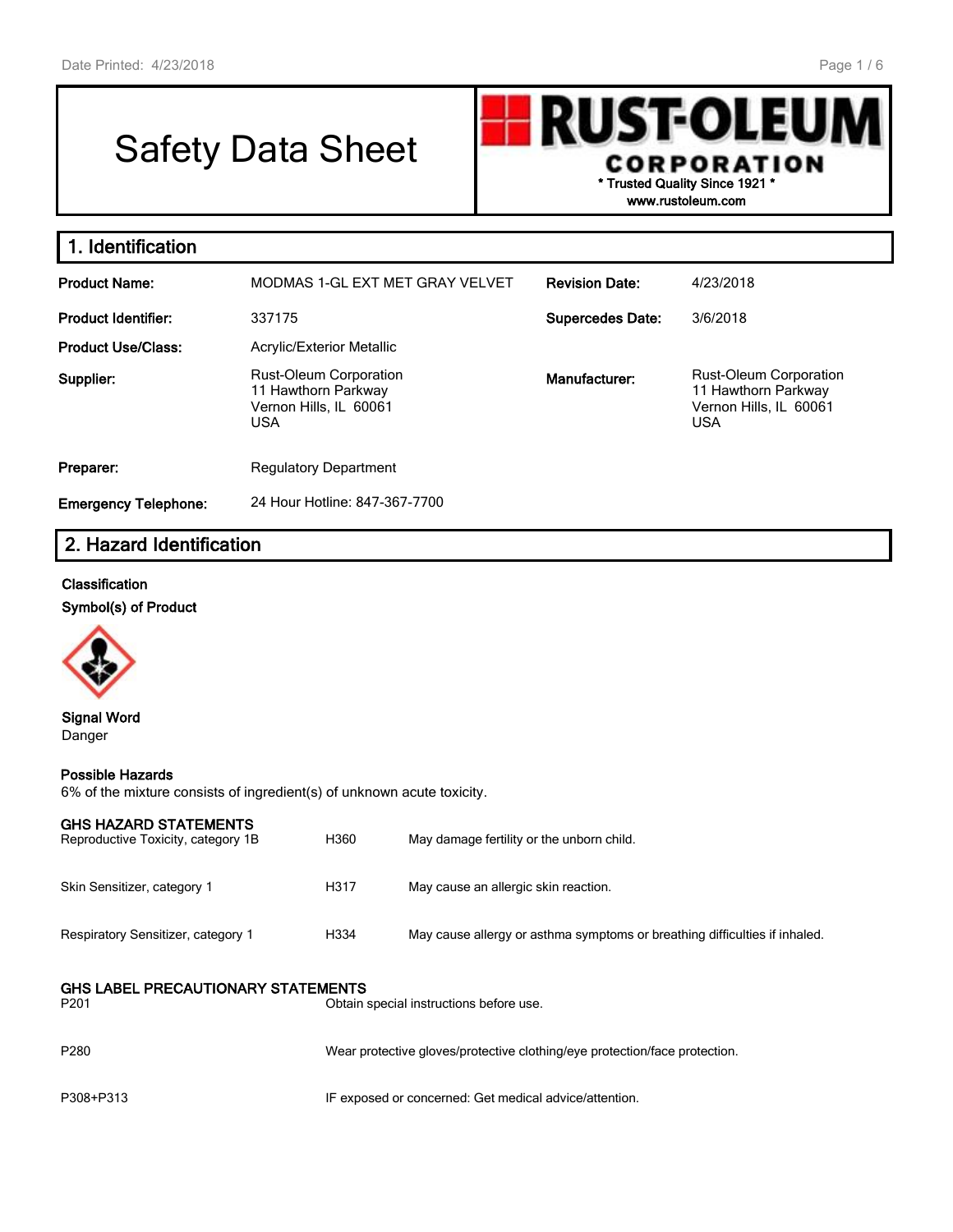| Date Printed: 4/23/2018 |                                                                                                                                | Page 2/6 |
|-------------------------|--------------------------------------------------------------------------------------------------------------------------------|----------|
| P405                    | Store locked up.                                                                                                               |          |
| P501                    | Dispose of contents/container in accordance with local, regional and national regulations.                                     |          |
| P <sub>261</sub>        | Avoid breathing dust/fume/gas/mist/vapors/spray.                                                                               |          |
| P272                    | Contaminated work clothing should not be allowed out of the workplace.                                                         |          |
| P302+P352               | IF ON SKIN: Wash with plenty of soap and water.                                                                                |          |
| P333+P313               | If skin irritation or rash occurs: Get medical advice/attention.                                                               |          |
| P321                    | For specific treatment see label                                                                                               |          |
| P285                    | In case of inadequate ventilation wear respiratory protection.                                                                 |          |
| P304+P341               | IF INHALED: If breathing is difficult, remove victim to fresh air and keep at rest in a position<br>comfortable for breathing. |          |
| P342+P311               | If experiencing respiratory symptoms: Call a POISON CENTER or doctor/physician.                                                |          |

## **GHS SDS PRECAUTIONARY STATEMENTS**

Wash contaminated clothing before reuse.

### **3. Composition / Information On Ingredients**

| <b>HAZARDOUS SUBSTANCES</b>                       |            |                      |                       |                              |
|---------------------------------------------------|------------|----------------------|-----------------------|------------------------------|
| <b>Chemical Name</b>                              | CAS-No.    | <u>Wt.%</u><br>Range | <b>GHS Symbols</b>    | <b>GHS Statements</b>        |
| Mica                                              | 12001-26-2 | $2.5 - 10$           | Not Available         | Not Available                |
| Titanium Dioxide                                  | 13463-67-7 | $1.0 - 2.5$          | Not Available         | Not Available                |
| Dipropylene Glycol Monobutyl Ether                | 29911-28-2 | $0.1 - 1.0$          | Not Available         | Not Available                |
| 2,2,4-Trimethyl-1,3-Pentanediol Isobutyrate       | 25265-77-4 | $0.1 - 1.0$          | GHS06                 | H331                         |
| N-Methyl 2-Pyrrolidone                            | 872-50-4   | $0.1 - 1.0$          | GHS06-GHS08           | H315-319-331-335-360         |
| bis(1,2,2,6,6-Pentamethyl-4-Piperidinyl) Sebacate | 41556-26-7 | $0.1 - 1.0$          | GHS07                 | H317                         |
| Ammonium Persulfate                               | 7727-54-0  | $0.1 - 1.0$          | GHS03-GHS07-<br>GHS08 | H272-302-315-317-319-334-335 |
| Dipropylene Glycol Monomethyl Ether               | 34590-94-8 | $0.1 - 1.0$          | Not Available         | Not Available                |
| Carbon Black                                      | 1333-86-4  | $0.1 - 1.0$          | Not Available         | Not Available                |

#### **4. First-Aid Measures**

**FIRST AID - EYE CONTACT:** Immediately flush eyes with plenty of water for at least 15 minutes holding eyelids open. Get medical attention. Do NOT allow rubbing of eyes or keeping eyes closed.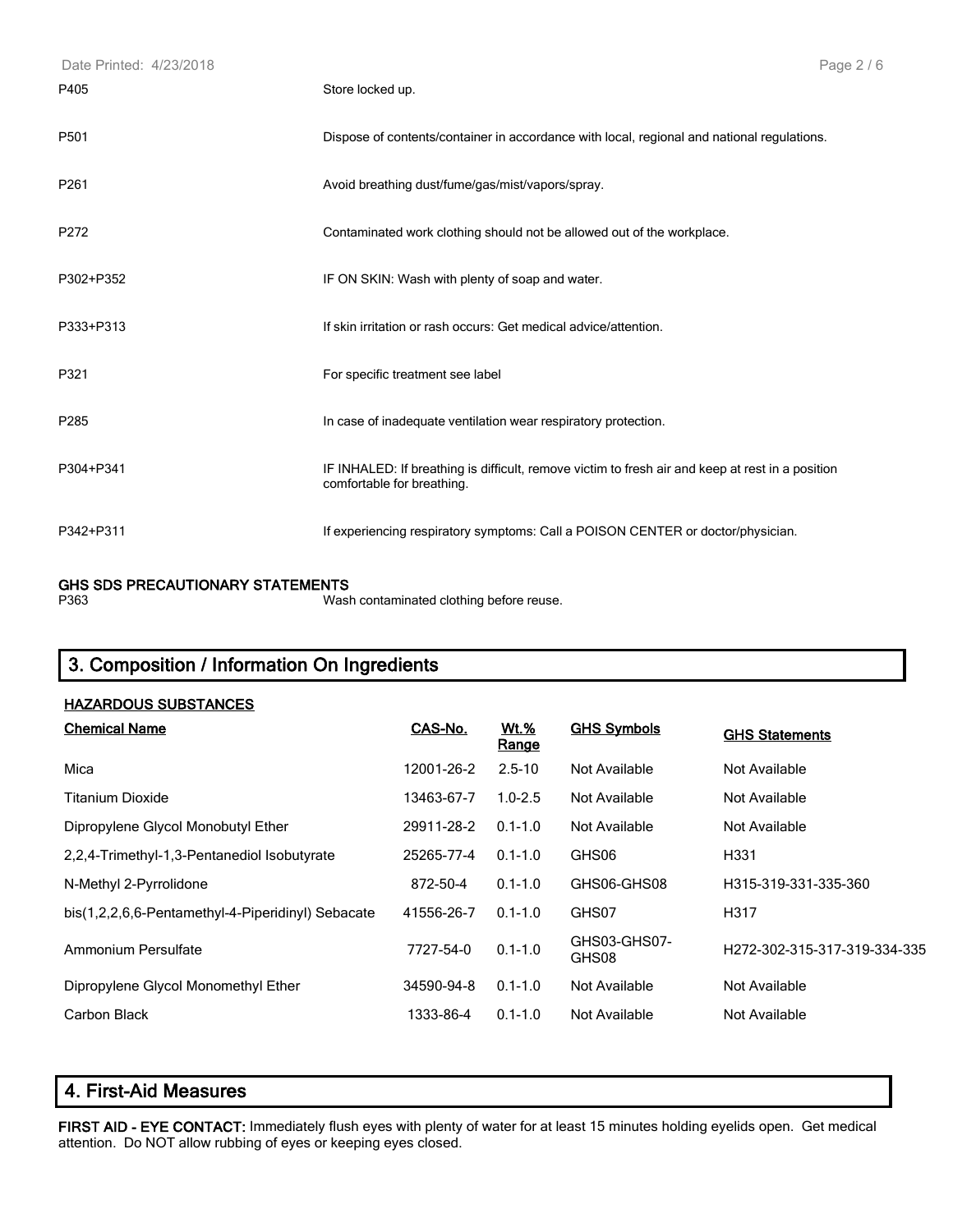**FIRST AID - SKIN CONTACT:** Wash skin with soap and water. Remove contaminated clothing. Get medical attention if irritation develops or persists.

**FIRST AID - INHALATION:** Remove to fresh air. If not breathing, give artificial respiration. If breathing is difficult, give oxygen. Get immediate medical attention. Do NOT use mouth-to-mouth resuscitation. If you experience difficulty in breathing, leave the area to obtain fresh air. If continued difficulty is experienced, get medical assistance immediately.

**FIRST AID - INGESTION:** Swallowing less than an ounce will not cause significant harm. For larger amounts, do not induce vomiting, but give one or two glasses of water to drink and get medical attention. If swallowed, rinse mouth with water. If feeling unwell, get medical attention.

#### **5. Fire-Fighting Measures**

**EXTINGUISHING MEDIA:** Alcohol Film Forming Foam, Carbon Dioxide, Dry Chemical, Dry Sand, Water Fog

**UNUSUAL FIRE AND EXPLOSION HAZARDS:** No unusual fire or explosion hazards noted. Keep containers tightly closed. FLASH POINT IS TESTED TO BE GREATER THAN 200 DEGREES F.

**SPECIAL FIREFIGHTING PROCEDURES:** Water may be used to cool closed containers to prevent buildup of steam. If water is used, fog nozzles are preferred.

**Special Fire and Explosion Hazard (Combustible Dust):** No Information

#### **6. Accidental Release Measures**

**STEPS TO BE TAKEN IF MATERIAL IS RELEASED OR SPILLED:** If spilled, contain spilled material and remove with inert absorbent. Dispose of contaminated absorbent, container, and unused contents in accordance with local, state, and federal regulations. Do not incinerate closed containers

#### **7. Handling and Storage**

**HANDLING:** Wash thoroughly after handling. Wash hands before eating. Remove contaminated clothing and launder before reuse. Use only with adequate ventilation. Follow all SDS and label precautions even after container is emptied because it may retain product residues. Avoid breathing fumes, vapors, or mist. Avoid contact with eyes, skin and clothing.

**STORAGE:** Store in a dry, well ventilated place. Keep container tightly closed when not in use.

#### **Advice on Safe Handling of Combustible Dust:** No Information

#### **8. Exposure Controls / Personal Protection**

| <b>Chemical Name</b>                                      | CAS-No.    | Weight %<br>Less Than | <b>ACGIH TLV-</b><br>TWA | <b>ACGIH TLV-</b><br><b>STEL</b> | <b>OSHA PEL-TWA</b> | <b>OSHA PEL-</b><br><b>CEILING</b> |
|-----------------------------------------------------------|------------|-----------------------|--------------------------|----------------------------------|---------------------|------------------------------------|
| Mica                                                      | 12001-26-2 | 10.0                  | $3 \text{ mg/m}$         | N.E.                             | N.E.                | N.E.                               |
| <b>Titanium Dioxide</b>                                   | 13463-67-7 | 5.0                   | $10 \text{ mg/m}$        | N.E.                             | $15 \text{ mg/m}$   | N.E.                               |
| Dipropylene Glycol Monobutyl<br>Ether                     | 29911-28-2 | 1.0                   | N.E.                     | N.E.                             | N.E.                | N.E.                               |
| 2,2,4-Trimethyl-1,3-Pentanediol<br>Isobutyrate            | 25265-77-4 | 1.0                   | N.E.                     | N.E.                             | N.E.                | N.E.                               |
| N-Methyl 2-Pyrrolidone                                    | 872-50-4   | 1.0                   | N.E.                     | N.E.                             | N.E.                | N.E.                               |
| bis $(1,2,2,6,6$ -Pentamethyl-4-<br>Piperidinyl) Sebacate | 41556-26-7 | 1.0                   | N.E.                     | N.E.                             | N.E.                | N.E.                               |
| Ammonium Persulfate                                       | 7727-54-0  | 1.0                   | N.E.                     | N.E.                             | N.E.                | N.E.                               |
| Dipropylene Glycol Monomethyl<br>Ether                    | 34590-94-8 | 1.0                   | $100$ ppm                | $150$ ppm                        | $100$ ppm           | N.E.                               |
| Carbon Black                                              | 1333-86-4  | 1.0                   | $3 \text{ mg/m}$         | N.E.                             | $3.5 \text{ mg/m}$  | N.E.                               |

#### **PERSONAL PROTECTION**

**ENGINEERING CONTROLS:** Use process enclosures, local exhaust ventilation, or other engineering controls to control airborne levels below recommended exposure limits. Prevent build-up of vapors by opening all doors and windows to achieve crossventilation.

**RESPIRATORY PROTECTION:** A respiratory protection program that meets OSHA 1910.134 and ANSI Z88.2 requirements must be followed whenever workplace conditions warrant a respirator's use.

**SKIN PROTECTION:** Use gloves to prevent prolonged skin contact. Nitrile or Neoprene gloves may afford adequate skin protection.

**EYE PROTECTION:** Use safety eyewear designed to protect against splash of liquids.

**OTHER PROTECTIVE EQUIPMENT:** Refer to safety supervisor or industrial hygienist for further guidance regarding types of personal protective equipment and their applications.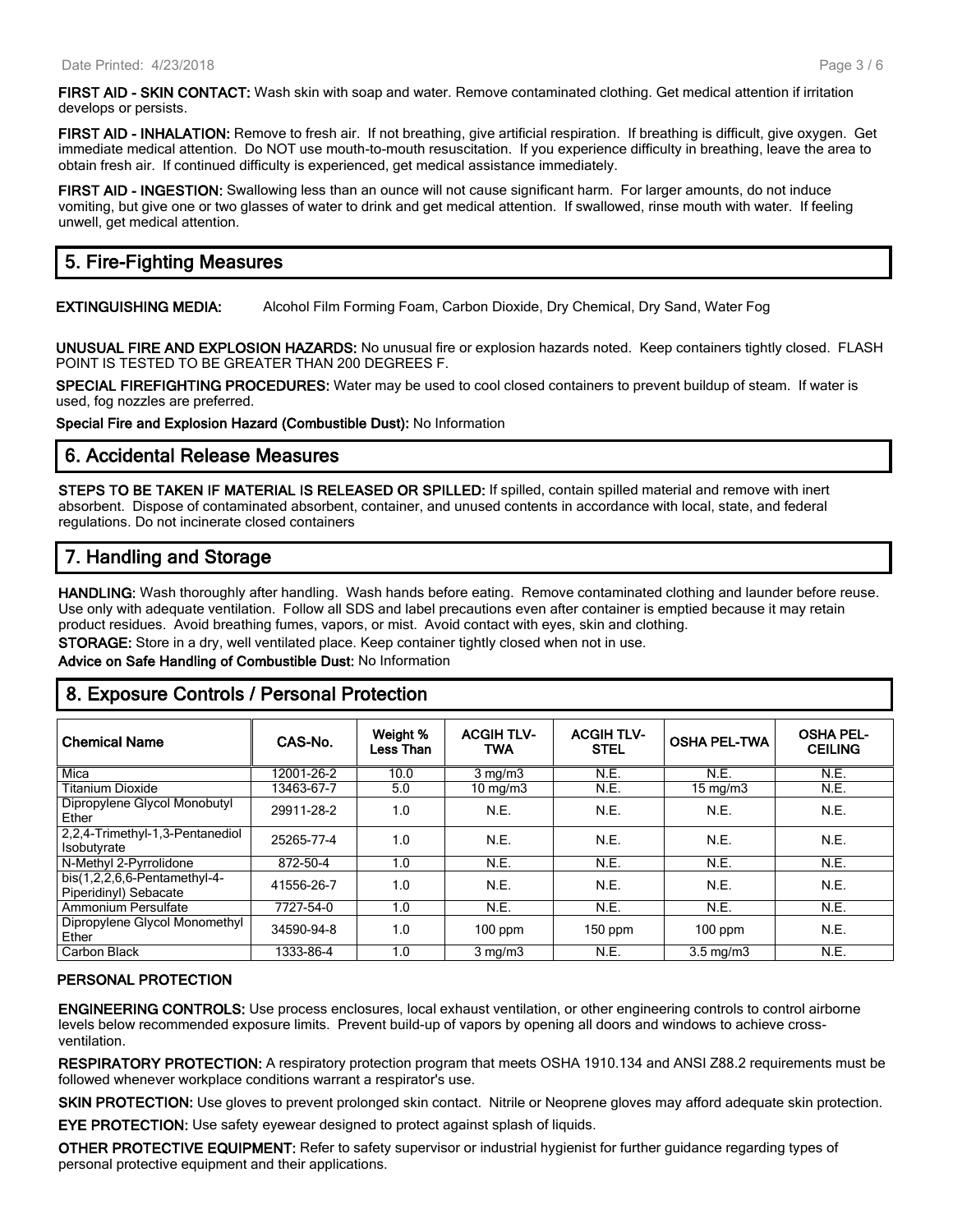**HYGIENIC PRACTICES:** Wash thoroughly with soap and water before eating, drinking or smoking. Remove contaminated clothing immediately and launder before reuse.

**Engineering Measures for Combustible Dust:** No Information

#### **9. Physical and Chemical Properties**

| Appearance:                 | Liquid                      | <b>Physical State:</b>            | Liguid       |
|-----------------------------|-----------------------------|-----------------------------------|--------------|
| Odor:                       | Solvent Like                | <b>Odor Threshold:</b>            | N.E.         |
| <b>Relative Density:</b>    | 1.094                       | pH:                               | N.D.         |
| Freeze Point, °C:           | N.D.                        | Viscosity:                        | N.D.         |
| <b>Solubility in Water:</b> | Slight                      | Partition Coefficient, n-octanol/ |              |
| Decompostion Temp., °C:     | N.D.                        | water:                            | N.D.         |
| Boiling Range, °C:          | 100 - 537                   | <b>Explosive Limits, vol%:</b>    | $2.6 - 12.6$ |
| Flammability:               | Does not Support Combustion | Flash Point, °C:                  | 94           |
| <b>Evaporation Rate:</b>    | Slower than Ether           | Auto-ignition Temp., °C:          | N.D.         |
| <b>Vapor Density:</b>       | Heavier than Air            | Vapor Pressure:                   | N.D.         |
|                             |                             |                                   |              |

(See "Other information" Section for abbreviation legend)

#### **10. Stability and Reactivity**

#### **CONDITIONS TO AVOID:** No Information

**INCOMPATIBILITY:** Incompatible with strong oxidizing agents, strong acids and strong alkalies.

**HAZARDOUS DECOMPOSITION:** When heated to decomposition, it emits acrid smoke and irritating fumes.

**HAZARDOUS POLYMERIZATION:** Will not occur under normal conditions.

**STABILITY:** This product is stable under normal storage conditions.

#### **11. Toxicological Information**

**EFFECTS OF OVEREXPOSURE - EYE CONTACT:** Irritating, and may injure eye tissue if not removed promptly.

**EFFECTS OF OVEREXPOSURE - SKIN CONTACT:** May cause skin sensitization, an allergic reaction, which becomes evident upon re-exposure to this material. Low hazard for usual industrial handling or commercial handling by trained personnel.

**EFFECTS OF OVEREXPOSURE - INHALATION:** High gas, vapor, mist or dust concentrations may be harmful if inhaled. Avoid breathing fumes, spray, vapors, or mist.

**EFFECTS OF OVEREXPOSURE - INGESTION:** Substance may be harmful if swallowed.

**EFFECTS OF OVEREXPOSURE - CHRONIC HAZARDS:** Contains Titanium Dioxide. Titanium Dioxide is listed as a Group 2B-"Possibly carcinogenic to humans" by IARC. No significant exposure to Titanium Dioxide is thought to occur during the use of products in which Titanium Dioxide is bound to other materials, such as in paints during brush application or drying. Risk of overexposure depends on duration and level of exposure to dust from repeated sanding of surfaces or spray mist and the actual concentration of Titanium Dioxide in the formula. (Ref: IARC Monograph, Vol. 93, 2010)Contains carbon black. Chronic inflammation, lung fibrosis, and lung tumors have been observed in some rats experimentally exposed for long periods of time to excessive concentrations of carbon black and several insoluble fine dust particles. Tumors have not been observed in other animal species (i.e., mouse and hamster) under similar circumstances and study conditions. Epidemiological studies of North American workers show no evidence of clinically significant adverse health effects due to occupational exposure to carbon black.

Carbon black is listed as a Group 2B-"Possibly carcinogenic to humans" by IARC and is proposed to be listed as A4- "not classified as a human carcinogen" by the American Conference of Governmental Industrial Hygienists. Significant exposure is not anticipated during brush application or drying. Risk of overexposure depends on duration and level of exposure to dust from repeated sanding of surfaces or spray mist and the actual concentration of carbon black in the formula.

**PRIMARY ROUTE(S) OF ENTRY:** Eye Contact, Ingestion, Inhalation, Skin Absorption, Skin Contact

#### **ACUTE TOXICITY VALUES The acute effects of this product have not been tested. Data on individual components are tabulated below:**

| CAS-No.                 | <b>Chemical Name</b>                                       | Oral LD50                       | Dermal LD50                              | <b>Vapor LC50</b>    |
|-------------------------|------------------------------------------------------------|---------------------------------|------------------------------------------|----------------------|
| 13463-67-7              | <b>Titanium Dioxide</b>                                    | >10000 mg/kg Rat                | 2500 mg/kg                               | N.F.                 |
| 25265-77-4              | 2,2,4-Trimethyl-1,3-Pentanediol Isobutyrate                | 3200 mg/kg Rat                  | >15200 mg/kg Rat                         | >3.55 mg/L Rat       |
| 872-50-4                | N-Methyl 2-Pyrrolidone                                     | 3914 mg/kg Rat                  | 8000 mg/kg Rabbit                        | $>5.1$ mg/L Rat      |
| 41556-26-7              | bis(1,2,2,6,6-Pentamethyl-4-Piperidinyl)<br>Sebacate       | 2615 mg/kg Rat                  | N.E.                                     | N.E.                 |
| 7727-54-0<br>34590-94-8 | Ammonium Persulfate<br>Dipropylene Glycol Monomethyl Ether | 495 mg/kg Rat<br>5350 mg/kg Rat | >10000 mg/kg Rabbit<br>9500 mg/kg Rabbit | 520 mg/L Rat<br>N.E. |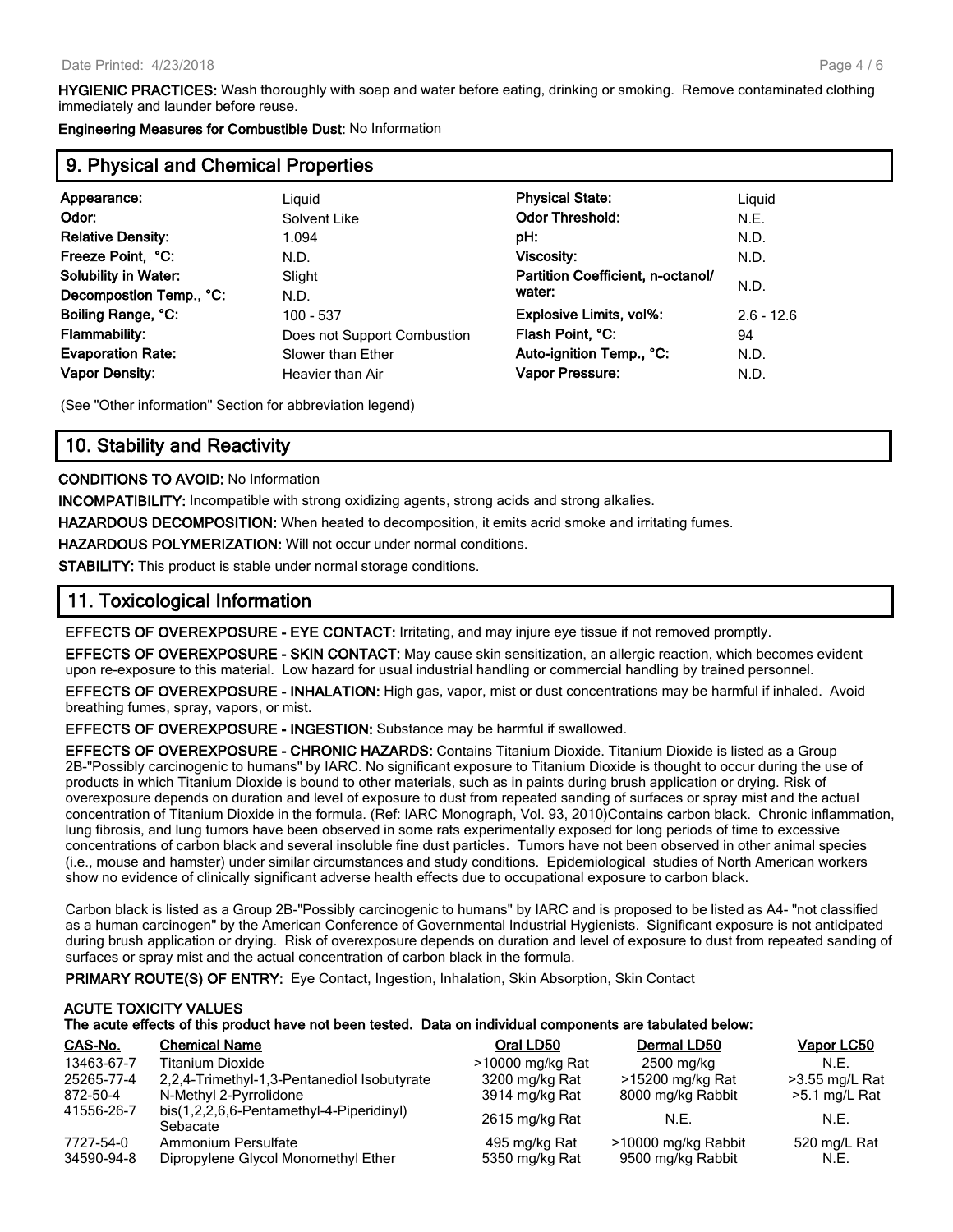1333-86-4 Carbon Black **1200 Figure 1216 Carbon Black** 1333-86-4 Carbon Black 15 Carbon 2016 Figure 14th 15th A.E.

Page 5 / 6

#### N.E. - Not Established

#### **12. Ecological Information**

**ECOLOGICAL INFORMATION:** Product is a mixture of listed components.

#### **13. Disposal Information**

**DISPOSAL INFORMATION:** Dispose of material in accordance to local, state, and federal regulations and ordinances. Do not allow to enter waterways, wastewater, soil, storm drains or sewer systems.

#### **14. Transport Information**

|                              | Domestic (USDOT) | <b>International (IMDG)</b> | Air (IATA)    | <b>TDG (Canada)</b> |
|------------------------------|------------------|-----------------------------|---------------|---------------------|
| <b>UN Number:</b>            | N.A.             | N.A.                        | N.A.          | N.A.                |
|                              |                  |                             |               |                     |
| <b>Proper Shipping Name:</b> | Not Regulated    | Not Regulated               | Not Regulated | Not Regulated       |
|                              |                  |                             |               |                     |
| <b>Hazard Class:</b>         | N.A.             | N.A.                        | N.A.          | N.A.                |
| Packing Group:               | N.A.             | N.A.                        | N.A.          | N.A.                |
| <b>Limited Quantity:</b>     | No               | No.                         | No.           | No.                 |

#### **15. Regulatory Information**

#### **U.S. Federal Regulations:**

#### **CERCLA - SARA Hazard Category**

This product has been reviewed according to the EPA 'Hazard Categories' promulgated under Sections 311 and 312 of the Superfund Amendment and Reauthorization Act of 1986 (SARA Title III) and is considered, under applicable definitions, to meet the following categories:

No Information

#### **Sara Section 313:**

This product contains the following substances subject to the reporting requirements of Section 313 of Title III of the Superfund Amendment and Reauthorization Act of 1986 and 40 CFR part 372:

| <b>Chemical Name</b>   | CAS-No.   |
|------------------------|-----------|
| N-Methyl 2-Pyrrolidone | 872-50-4  |
| Ammonium Persulfate    | 7727-54-0 |

#### **Toxic Substances Control Act:**

This product contains the following chemical substances subject to the reporting requirements of TSCA 12(b) if exported from the United States:

No TSCA 12(b) components exist in this product.